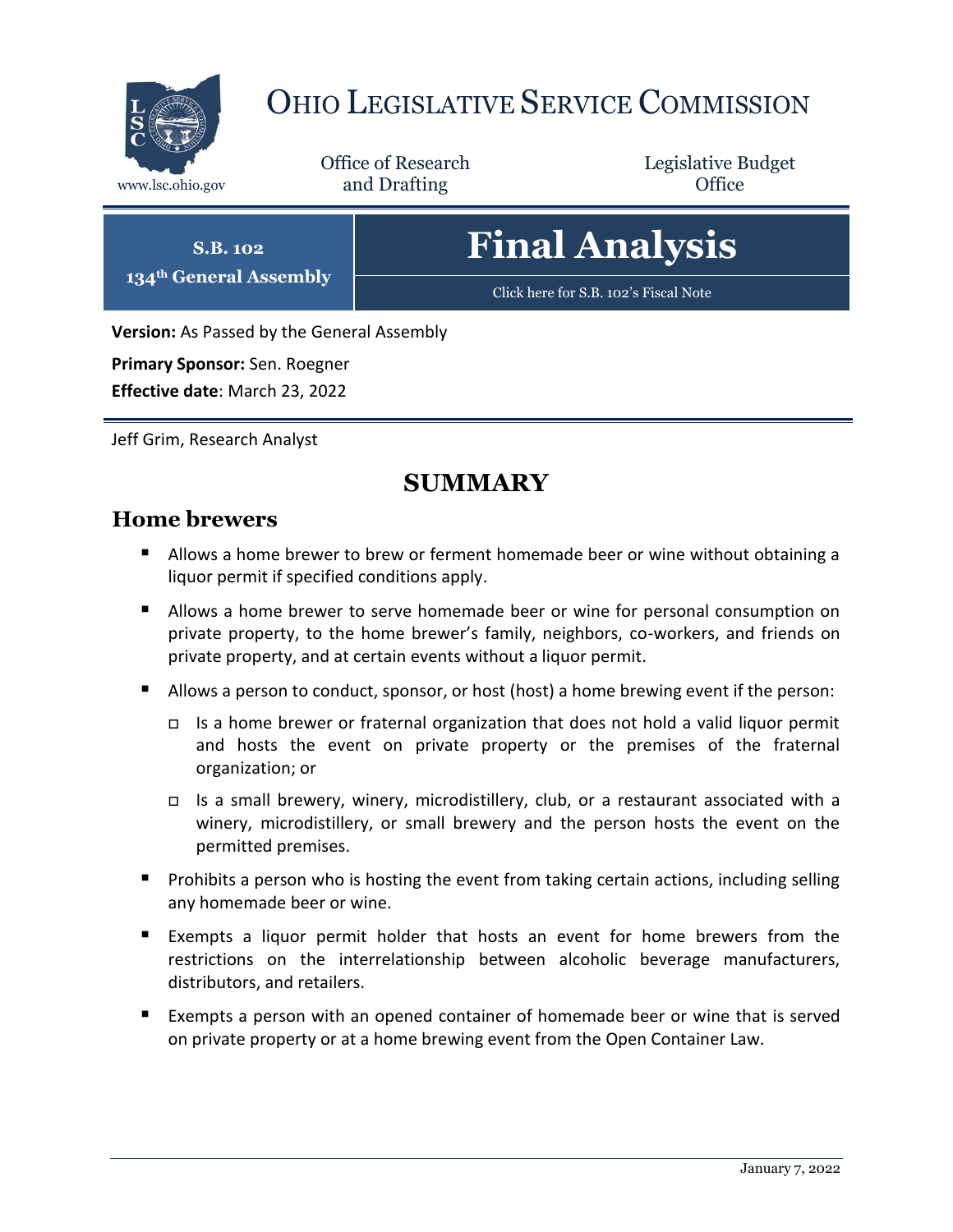### **Sales of alcohol on Sunday**

- Authorizes a retail liquor permit holder or a liquor agency store to sell beer or intoxicating liquor on Sunday during the same hours that the permit holder or agency store may sell those products on Monday through Saturday.
- States that Sunday sales under an F class (temporary) liquor permit are not affected by whether Sunday sales are authorized for other liquor permit holders in the precinct, provided that the F class permit is issued for other days of the week in addition to Sunday.
- For a Sunday sales question that is the sole local option question on a ballot for a particular location or in part or all of a precinct, requires 50 people to sign the petition, rather than 35% of the people who voted in the last gubernatorial election as provided in former law.

### **Special elections for local option**

 Allows a local option election on the sale of beer and intoxicating liquor to be held at a special election on a day on which a primary election may be held, even if no primary election is held that day.

### **Outdoor refreshment areas (DORAs)**

- Divides local communities (municipal corporations and townships) that can create outdoor refreshment areas (DORAs) into two population categories, those with a population of 50,000 or less and those with more than 50,000, instead of three as in former law (35,000 or less; 35,001 to 50,000; and above 50,000).
- Increases the allowable acreage of a DORA.
- Increases the number of DORAs allowed in a community.
- Reduces the number of qualified liquor permit holders that must be included in a DORA created in a community with a population of 50,000 or less from four to two.

### **Age of alcohol servers**

■ Reduces from 19 to 18 the minimum age to handle beer and intoxicating liquor in open containers as a waiter or waitress in a hotel, bar, or restaurant.

### **Cider growlers**

■ Allows a D-2, D-5, or D-5a through p liquor permit holder to sell cider in growlers (of up to one gallon) for on- or off-premises consumption.

### **Advertising on social media**

 Allows a distributor, manufacturer, trade marketing professional, solicitor, or broker of alcoholic beverages to use free services provided by social media to advertise an onpremises brand promotion or a product location communication.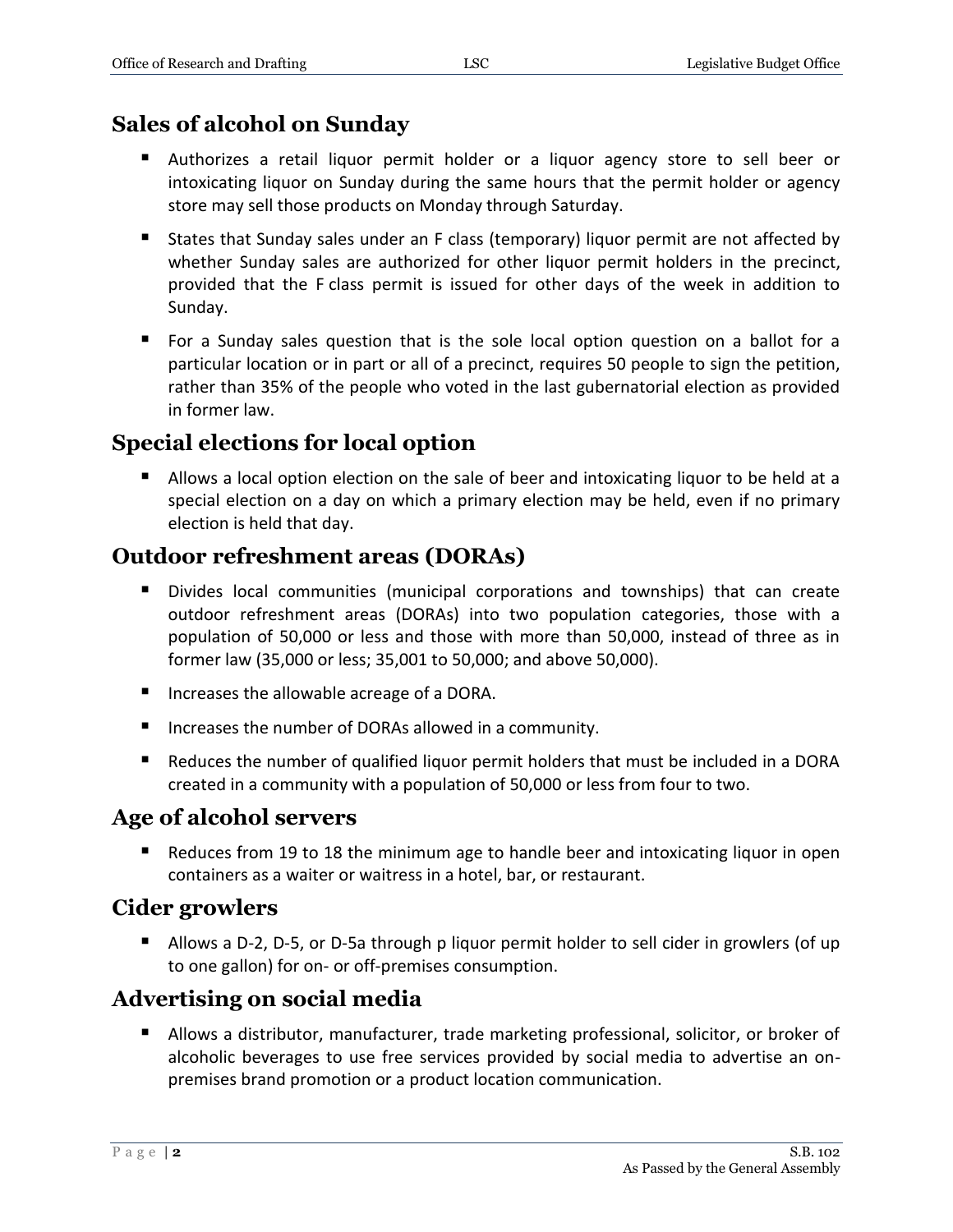**Prohibits a distributor, manufacturer, trade marketing professional, solicitor, or broker** from using free services provided by social media to advertise to persons under 21.

### **Charitable organization fundraising prizes**

- Allows a political organization or  $501(c)(3)$  charitable organization to give away beer or intoxicating liquor, without a permit, as a prize in a raffle or silent auction or as a door prize (fundraiser).
- Requires beer or intoxicating liquor used in the fundraiser to be purchased from a person issued an Ohio liquor permit or from an Ohio-based agency store.
- Requires a donor of spirituous liquor to a political or charitable organization for a fundraiser to submit receipts to the organization showing that the donor purchased the spirituous liquor from an Ohio-based agency store.

### **Use of gift card for alcohol purchases**

■ Eliminates the law that prohibited a person from using more than 30% of a food and beverage gift certificate (e.g., a restaurant gift card) to purchase beer or intoxicating liquor for on-premises consumption.

### **Expansion of sales area of liquor permit premises**

- Extends law set to expire on December 31, 2022, to December 31, 2023, that allows a qualified permit holder to expand the outdoor area in which it may sell alcoholic beverages under certain circumstances.
- Modifies aspects of that law, including removing A-3a liquor permit holders (microdistilleries) from eligibility to expand outdoor areas and requiring all alcoholic beverages sold in an expanded outdoor area to be delivered by the qualified permit holder or their employees.

### **D-5 permit – hours of alcohol sales**

- Codifies the authorized hours of alcohol sales for certain types of D-5 liquor permits by stating that a bar or restaurant may sell beer and intoxicating liquor from 5:30 a.m. to 2:30 a.m. the following day, but not between 2:30 a.m. and 5:30 a.m. on any day.
- Extends the authorized hours of alcohol sales for a D-5h (sales of beer and intoxicating liquor for on-premises consumption at an art museum or center or community) and D-5k (sales of beer and intoxicating liquor for on-premises consumption at specified botanical gardens) from 1:00 a.m. to 2:30 a.m.

### **F-10 permit**

- Corrects a drafting error in the F-10 liquor permit (temporary permit to allow wineries to sell wine at a farmers market) by eliminating the authorization for large out-of-state wineries to sell at a farmers market.
- Allows farm wineries to sell their wine at a farmers market.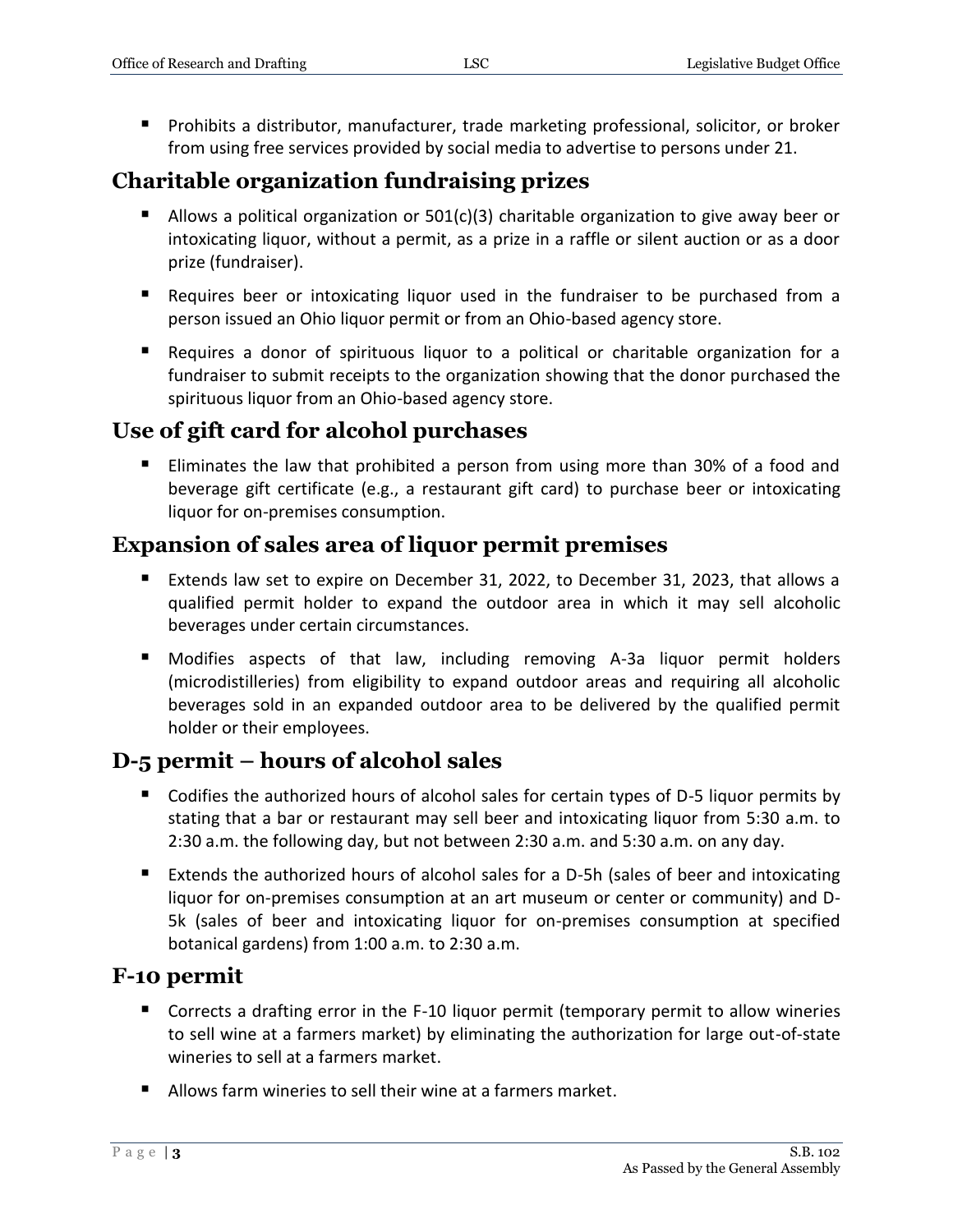# **TABLE OF CONTENTS**

# **DETAILED ANALYSIS**

### <span id="page-3-0"></span>**Home brewers**

### <span id="page-3-1"></span>**Manufacturing**

The act allows a home brewer to brew beer or ferment wine without obtaining a liquor permit, which is generally required for alcoholic beverage manufacturers, if all of the following apply:

- 1. The home brewer does not sell the homemade beer or wine for commercial purposes;
- 2. The home brewer does not receive compensation for participating in any event (which is a demonstration or competition that is not open to the public) at which tasting samples of homemade beer or wine (2 oz. or less) are served. The home brewer may receive a prize that is cash or a cash equivalent awarded at the event or a free or discounted admission.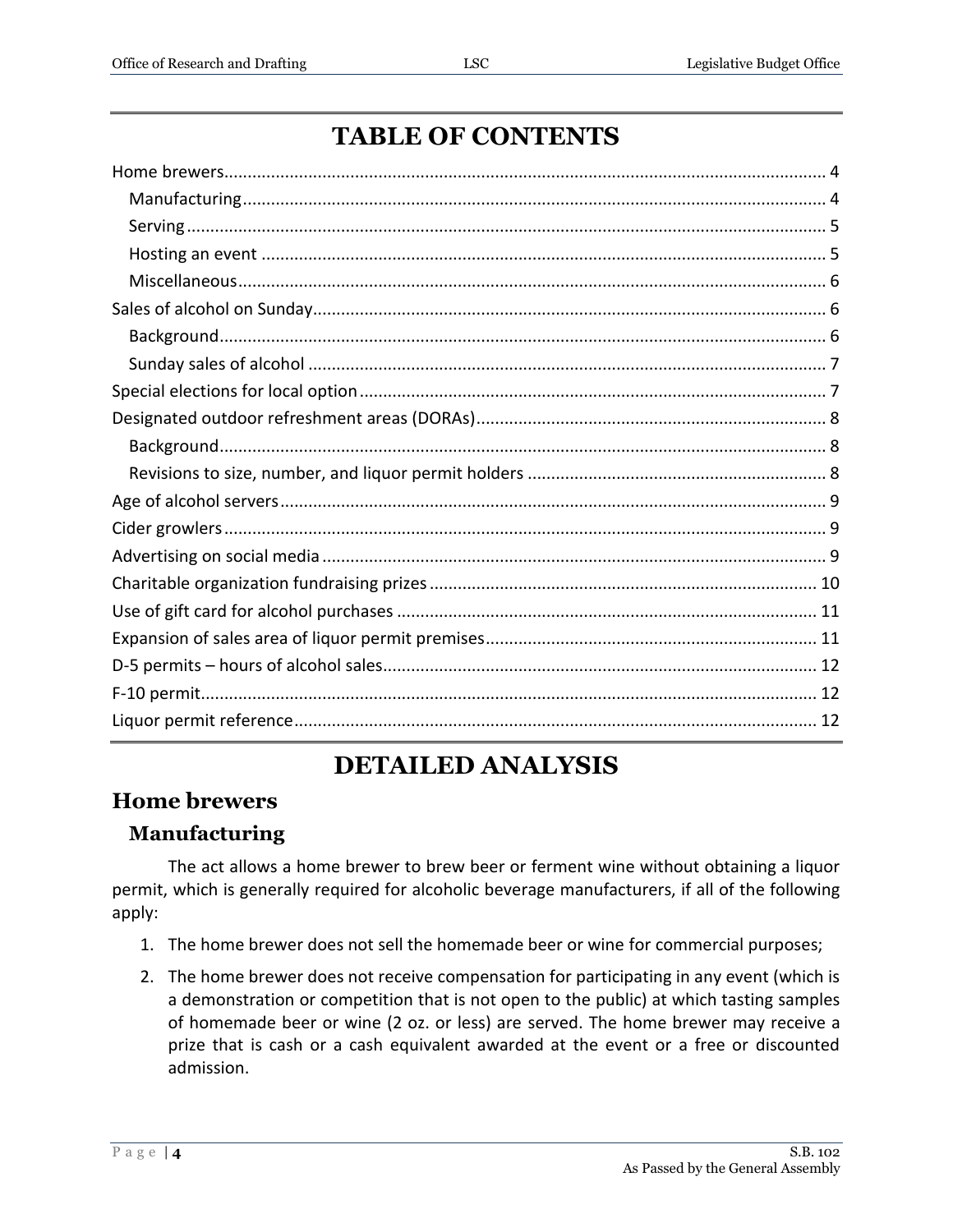- 3. The home brewer annually brews or ferments homemade beer or wine in either of the following amounts:
	- a. Up to 100 gallons if the home brewer's household has only one person who is 21 or older; or
	- b. Up to 200 gallons if the home brewer's household has two or more persons who are 21 or older. $<sup>1</sup>$ </sup>

#### <span id="page-4-0"></span>**Serving**

The act also allows a home brewer to serve homemade beer or wine the home brewer brews or ferments without a liquor permit as follows:

- 1. For personal consumption on private property or to the home brewer's family, neighbors, co-workers, and friends on private property; and
- 2. At an event, if the event is held on private property, the premises of a fraternal organization, or the premises of a small brewery, winery, microdistillery, club, or a permitted restaurant associated with a winery, microdistillery, or small brewery. (A fraternal organization is a society, order, or association within Ohio, except a college or high school fraternity, that is a nonprofit, a chapter of a national or state organization, and exists exclusively for the common business or sodality of its members.)<sup>2</sup>

#### <span id="page-4-1"></span>**Hosting an event**

A person may conduct, sponsor, or host (host) a home brewing event if the person:

- 1. Is a home brewer or fraternal organization that does not hold a valid liquor permit and hosts the event on private property or the premises of a fraternal organization; or
- 2. Is a permitted small brewery, winery, microdistillery, club, or a permitted restaurant associated with a winery, microdistillery, or small brewery and the person hosts the event on the permitted premises. The permit holder must suspend its permit privileges in the portion of the permit premises where the event is to occur and during the event. The permit holder must provide notice to the Division of Liquor Control and the Department of Public Safety's Investigative Unit within ten days prior to the date of the event.

When hosting the event, the person is prohibited from doing any of the following:

- 1. Selling any homemade beer or wine;
- 2. Unless the person is the home brewer of the homemade beer or wine, acquiring an ownership interest in any homemade beer or wine served at the event;

 $1$  R.C. 4301.201(A)(1), (A)(3) to (6), and (B).

 $2$  R.C. 4301.201(A)(2) and (C). A small brewery, winery, microdistillery, club, or restaurant is issued an A-1-A, A-1c, A-2, A-2f, A-3a, or D-4 liquor permit (see "**Liquor permit reference**," below).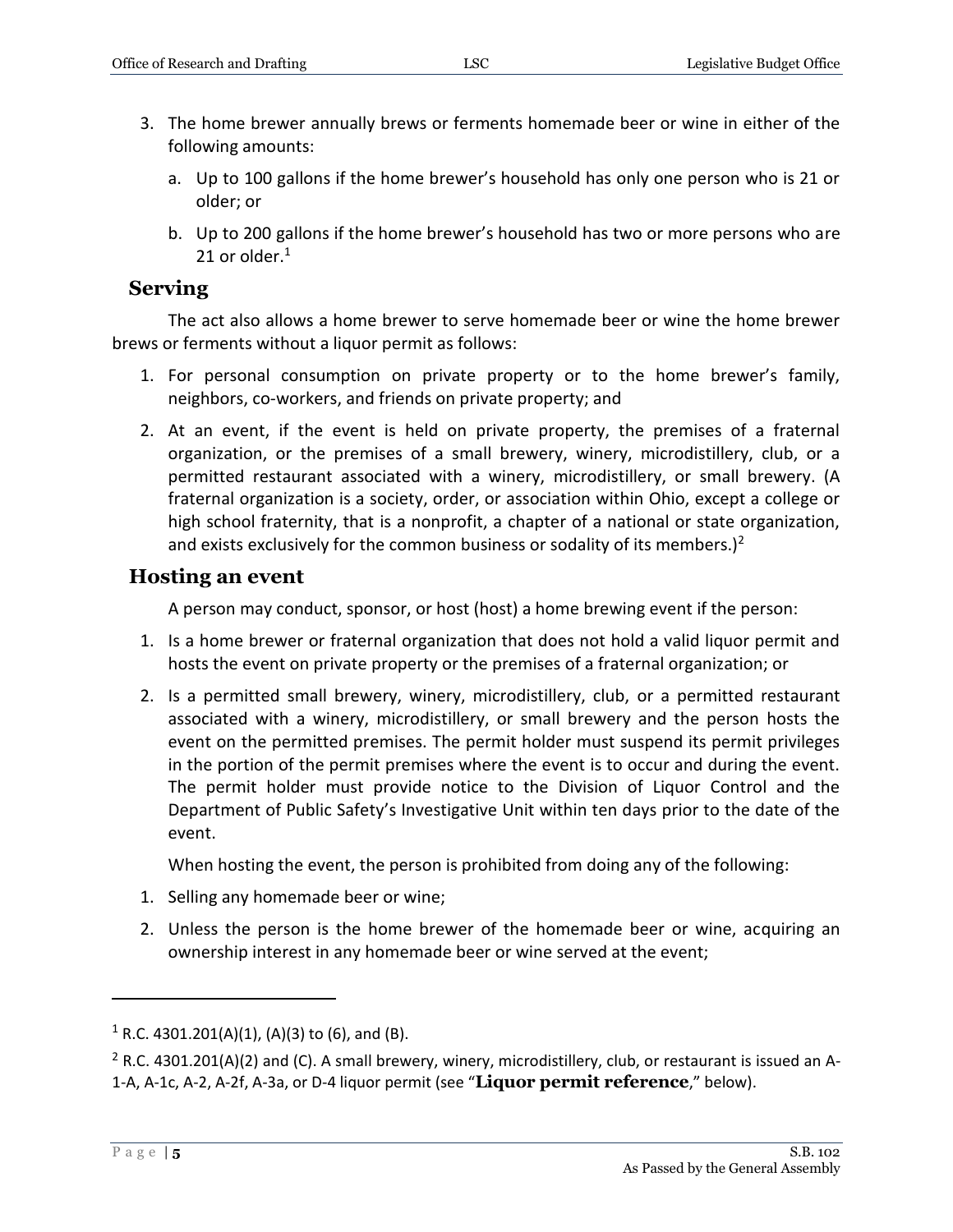- 3. Charging a fee for the consumption of the homemade beer or wine at the event. However, if an event is hosted by a home brewers club or group, the club or group may charge a registration fee to a member of the club or group to attend the event.
- 4. If the person is a liquor permit holder and hosts the event on the permitted premises, fail to store the homemade beer or wine on the premises so that it is clearly identified and kept separate from any beer or intoxicating liquor that is intended for sale by the permit holder under the authority of the permit.<sup>3</sup>

#### <span id="page-5-0"></span>**Miscellaneous**

The act exempts a liquor permit holder that hosts a home brewing event from the existing restrictions on the interrelationship between alcoholic beverage manufacturers, distributors, and retailers. It also exempts a person with an opened container of homemade beer or wine that is served on private property, at a fraternal organization, or at a craft brewery, winery, microdistillery, club, or a permitted restaurant associated with a winery, microdistillery, or small brewery from the Open Container Law.<sup>4</sup> Finally, a home brewer or the home brewer's designated representative may transport homemade beer or wine brewed or fermented by the home brewer without an H liquor permit (see "**Liquor permit reference**," below), which is generally required for commercial transporters of alcohol.<sup>5</sup>

### <span id="page-5-1"></span>**Sales of alcohol on Sunday**

#### <span id="page-5-2"></span>**Background**

Generally, a retail liquor permit holder<sup>6</sup> or an agency store (a store under contract to sell spirituous liquor on behalf of the state) only may sell beer and intoxicating liquor for on- or offpremises consumption on Sunday if:

- 1. The permit holder or agency store is authorized to do so by a local option election; and
- 2. For sales of wine, mixed beverages, or spirituous liquor, the permit holder is issued a D-6 liquor permit.

The D-6 permit allows a retail liquor permit holder to sell wine, mixed beverages, or spirituous liquor (as authorized by the permit holder's permit) on Sunday between 10:00 a.m. or 11:00 a.m. and midnight, depending on which hours are approved by the voters in the local option election. The D-6 permit is not required for the sale of beer on Sunday.

On Monday through Saturday, a retail liquor permit holder generally may sell beer and intoxicating liquor between 5:30 a.m. and 1:00 a.m. or 2:30 a.m. the following day, depending

 $3$  R.C. 4301.201(E) and (F).

 $4$  R.C. 4301.24(E)(6) and 4301.62(B)(2) and (J).

 $5$  R.C. 4301.201(D).

 $6$  A retail permit holder is an A-1-A, A-2, A-2f, A-3a, A-5, C-2, or class D liquor permit holder, see "**Liquor permit reference**," below.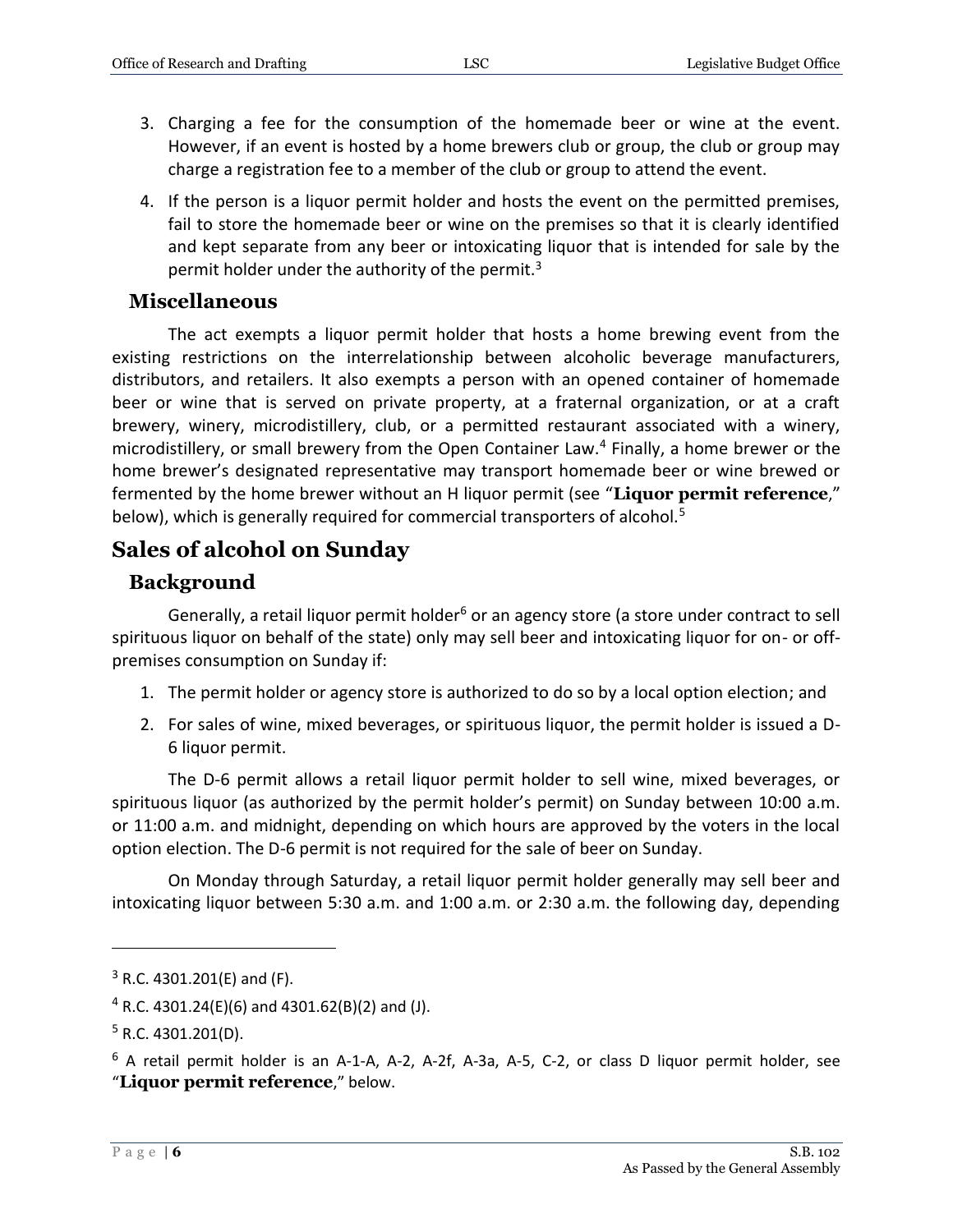on the type of permit. An agency store may sell spirituous liquor during hours specified in the store's contract with the Division of Liquor Control. According to a Division spokesperson, the agency store's hours of sale are authorized generally between 9:00 a.m. and 11:00 p.m. each day.

#### <span id="page-6-0"></span>**Sunday sales of alcohol**

The act authorizes retail liquor permit holders and agency stores to sell beer, wine, mixed beverages, or spirituous liquor (depending on the permit) on Sunday during the same hours that the permit holder or contract holder may sell those products on Monday through Saturday.<sup>7</sup> For example, a bar that is authorized to sell alcohol between 5:30 a.m. and 2:30 a.m. the next day on Monday through Saturday now may sell during those same hours on Sunday (provided the bar has a D-6 permit). Under prior law, the bar could not begin sales on Sunday until 10 a.m. or 11:00 a.m. and had to cease sales at midnight.

The act also states that Sunday sales under an F class (temporary permit) liquor permit are not affected by whether Sunday sales are authorized for other liquor permit holders in the precinct, provided that the F class permit is issued for other days of the week in addition to Sunday.<sup>8</sup>

The act revises the number of signatures that are needed to place a Sunday sales question described above on the ballot for a particular location or in part or all of a precinct. If the Sunday sales question is not combined with another local option question for a particular location or in part or all of a precinct, 50 people must sign a petition to place a question on the ballot. If the Sunday sales question is combined with a question on sales Monday through Saturday for a particular location or in part or all of a precinct, the act retains law that requires 35% of the people who voted in the last gubernatorial election to sign a petition to place a question on the ballot.<sup>9</sup>

### <span id="page-6-1"></span>**Special elections for local option**

The act allows a local option election on the sale of beer and intoxicating liquor to be held at a special election on a day on which a primary election may be held, even if no primary election is held that day. Former law only allowed a local option election on a day on which a primary or general election was held.<sup>10</sup>

<sup>7</sup> R.C. 4301.172 and 4303.182.

<sup>8</sup> R.C. 4303.191.

<sup>&</sup>lt;sup>9</sup> R.C. 4301.33, 4301.332, and 4301.133.

<sup>10</sup> R.C. 4301.33, 4301.331, 4301.332, 4301.333, 4301.334, and 4301.356.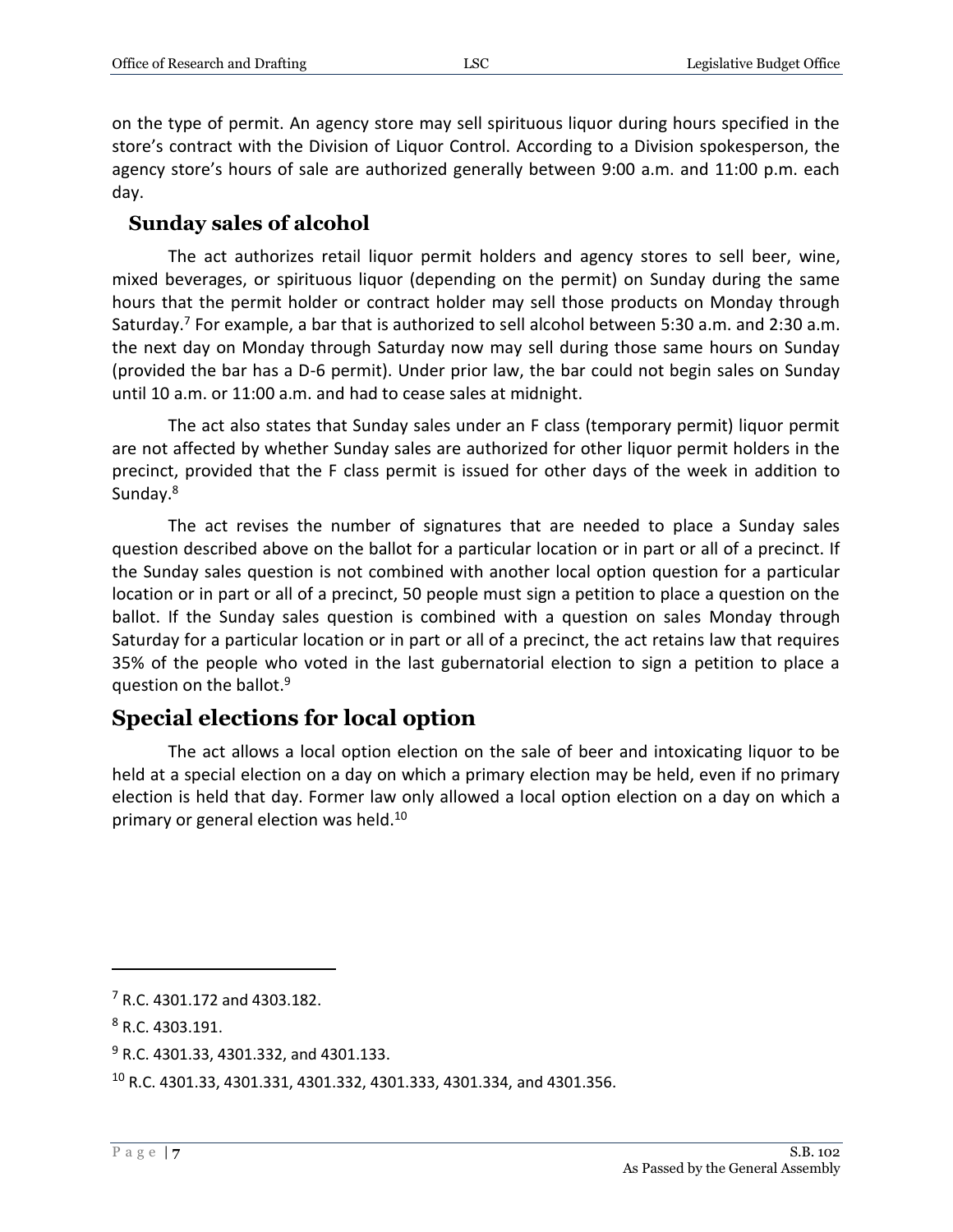### <span id="page-7-0"></span>**Designated outdoor refreshment areas (DORAs)**

#### <span id="page-7-1"></span>**Background**

Under continuing law, a municipal corporation or township (local community) may create an outdoor refreshment area (also known as a DORA). While in a DORA, a person may purchase beer or intoxicating liquor from a designated liquor permit holder and walk around outdoors with that opened container of beer or intoxicating liquor. Thus, the person is exempt from the Open Container Law, which generally prohibits a person from carrying an opened container of beer or intoxicating liquor in public.

A local community may create a DORA with the approval of its legislative authority. Once the DORA is created, the Division must issue an outdoor refreshment area designation to liquor permit holders in the area that are in compliance with the liquor control laws and the terms of their particular permit. Continuing law establishes procedures and requirements for the review of the operation of a DORA and the dissolution of a DORA or portion of a DORA.<sup>11</sup>

#### <span id="page-7-2"></span>**Revisions to size, number, and liquor permit holders**

The act revises the law governing DORAs as follows:

- 1. It divides the local communities that can create DORAs into two population categories, those with a population of 50,000 or less and those with more than 50,000, instead of three as in former law (35,000 or less; 35,001 to 50,000; and above 50,000);
- 2. It increases the allowable acreage of a DORA to 640 acres for a DORA created in a local community with a population exceeding 50,000 and 320 acres for a DORA created in a local community with a population of 50,000 or less. Former law set the acreage limit at 320 for populations above 35,000 and 150 for populations of 35,000 or less.
- 3. Regarding the number of DORAs allowed in a local community, the act:
	- a. Increases the number of DORAs allowed in a local community with a population above 50,000 from four to six; and
	- b. Increases to three the number of DORAs allowed in a local community with a population of 50,000 or less, rather than two DORAs for local communities with a population of 35,001 to 50,000 and one DORA for local communities with a population of 35,000 or less as in former law.
- 4. It reduces the number of qualified liquor permit holders that must be included in a DORA created in a local community with a population of 50,000 or less from four to two. The act retains the requirement that DORAs in local communities above 50,000 must include four qualified permit holders.<sup>12</sup>

<sup>11</sup> R.C. 4301.82.

<sup>12</sup> R.C. 4301.82.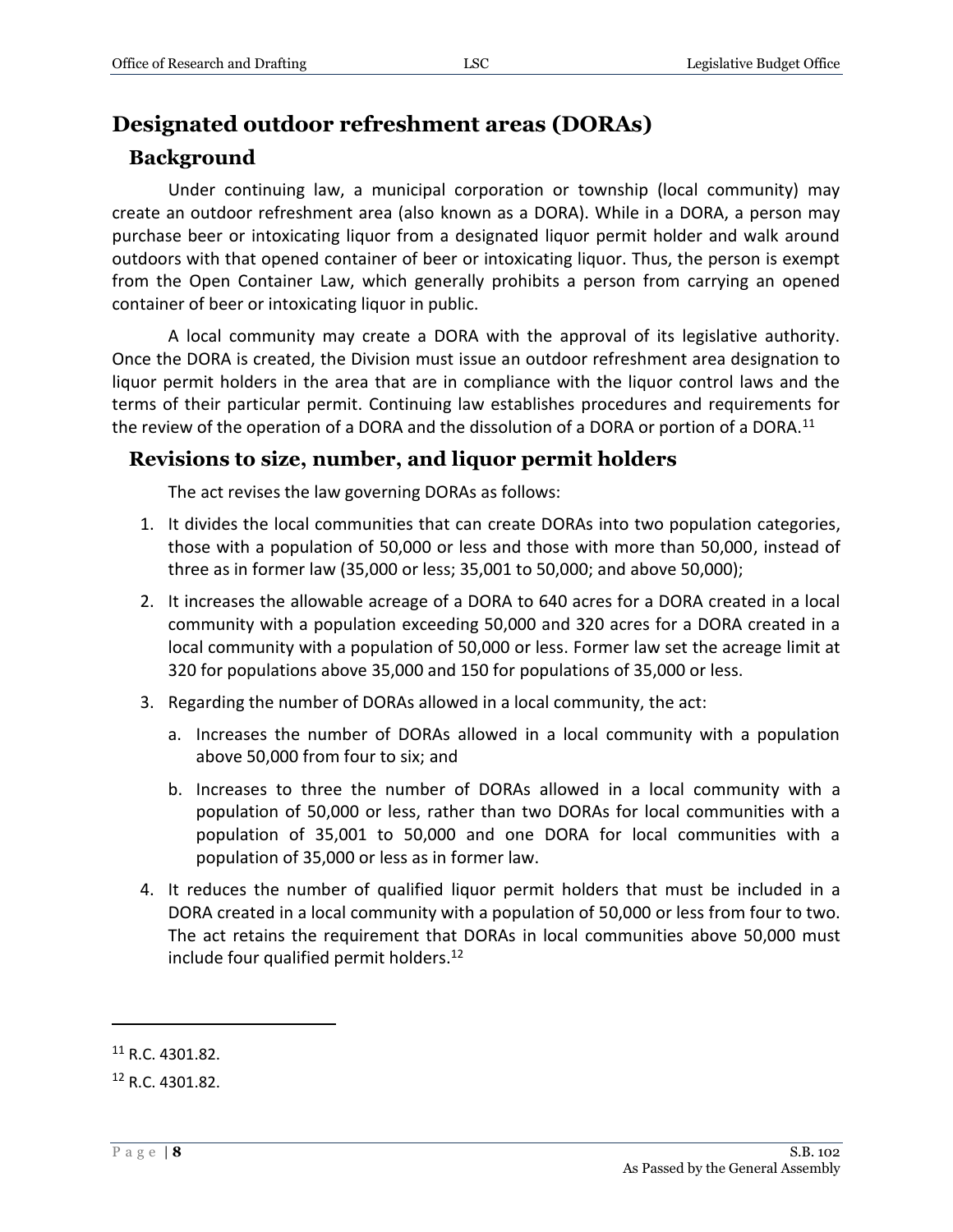A qualified permit holder is a brewery, winery, bar, or restaurant.<sup>13</sup>

### <span id="page-8-0"></span>**Age of alcohol servers**

The act allows a person who is 18, rather than 19 as in former law, to handle beer and intoxicating liquor in open containers in the capacity of a waiter or waitress in a hotel, bar, or restaurant.<sup>14</sup>

### <span id="page-8-1"></span>**Cider growlers**

The act allows a bar or restaurant with a D-2, D-5, or D-5a through p liquor permit to sell cider in growlers (up to one gallon in volume) for on- or off-premises consumption. Continuing law allows a bar or restaurant with a D-2, D-5, or D-5a through p permit to sell cider in a glass or in a bottle for on-premises consumption or in a sealed container for off-premises consumption.<sup>15</sup>

### <span id="page-8-2"></span>**Advertising on social media**

Notwithstanding the existing restrictions on the interrelationship between alcoholic beverage manufacturers, distributors, and retailers, the act allows a distributor, manufacturer, trade marketing professional, solicitor, or broker (sales person) to use free services provided by social media to advertise any of the following:

- 1. An on-premises brand promotion. An on-premises brand promotion is a promotion of a brand of beer or intoxicating liquor by a sales person of that brand at a retail liquor permit premises.
- 2. Beer, wine, or spirituous liquor tastings sold in accordance with the liquor control laws; and
- 3. A product location communication. A product location communication is a listing or program that allows an individual to determine the availability of a specific brand of beer or intoxicating liquor at retail liquor permit holders or agency stores in a certain geographic area.

The act prohibits a manufacturer, distributor, trade marketing professional, solicitor, or broker from using free services provided by social media to advertise to persons under 21.

Social media is a service, platform, or website where users communicate with one another free of charge and share media such as pictures, videos, music, and blogs. It includes the website of a sales person.<sup>16</sup> Under continuing law, a broker is a company that solicits sales

<sup>13</sup> An A-1, A-1-A, A-1c, A-2, A-2f, or D class liquor permit holder – see "**Liquor permit reference**," below.

<sup>14</sup> R.C. 4301.22(A)(3).

<sup>15</sup> R.C. 4303.14, 4303.18, and 4303.181.

<sup>&</sup>lt;sup>16</sup> R.C. 4301.24(A) and 4301.245(A)(2) to (4), (B), and (C).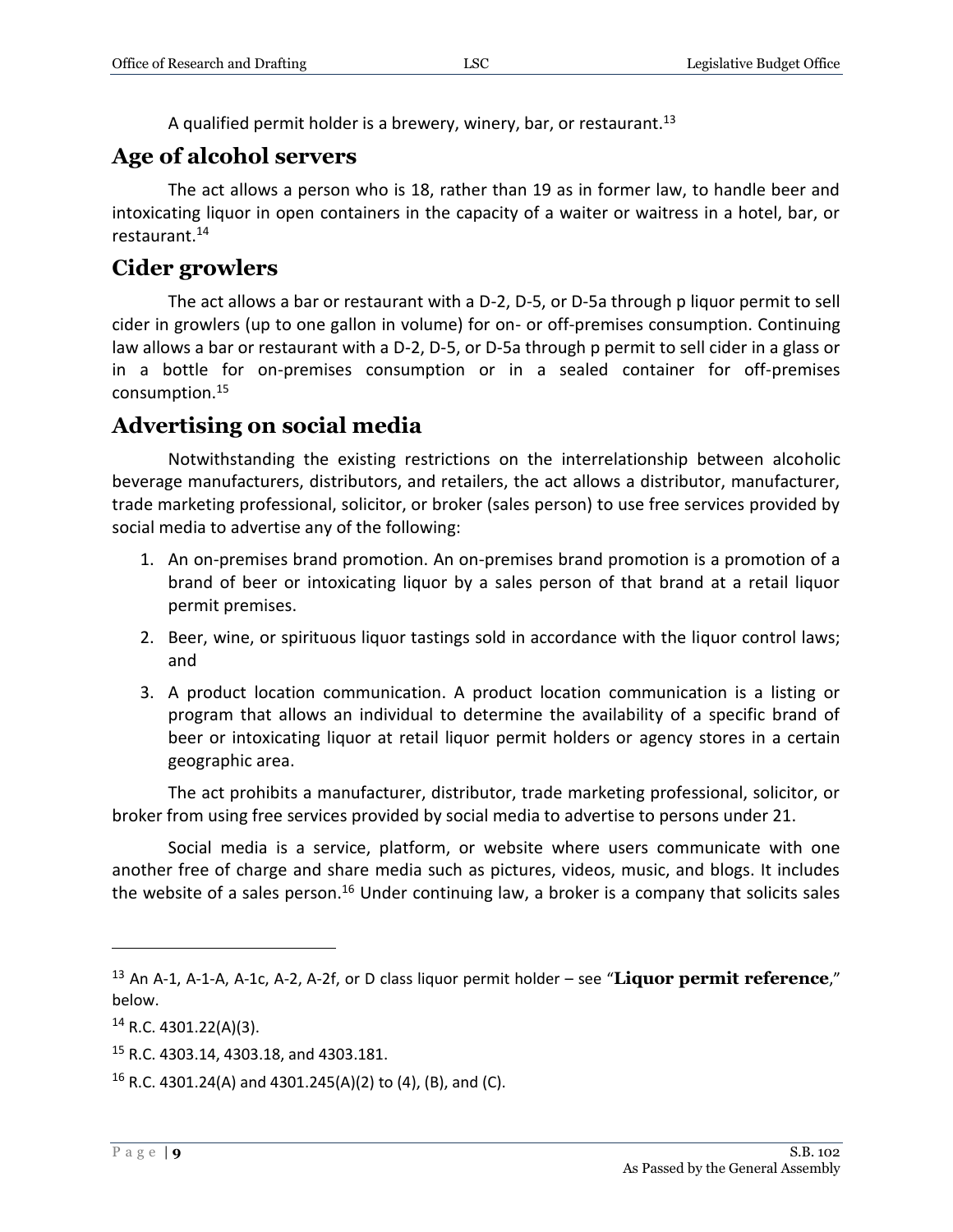of alcoholic beverages on behalf of a manufacturer or supplier, but does not take possession of the alcoholic beverages in Ohio, except as provided in the liquor control laws. A solicitor is an individual who solicits liquor permit holders or the Division for sales of alcoholic beverages on behalf of a manufacturer, supplier, wholesale distributor, or broker, but does not take possession of the alcoholic beverages in Ohio, except as provided in the liquor control laws.<sup>17</sup>

A trade marketing professional is an individual who is an employee of, or is under contract with, a trade marketing company and who has successfully completed a training program on the liquor control laws, conflict management, and safety provisions in an emergency.<sup>18</sup>

### <span id="page-9-0"></span>**Charitable organization fundraising prizes**

The liquor control law generally only allows a person to sell (which includes giving away) beer, intoxicating liquor, and ethyl alcohol under the authority of a valid liquor permit issued by the Division. The act establishes an exception that allows a political or charitable organization<sup>19</sup> to give away, without a permit, beer, wine, mixed beverages, or spirituous liquor as a fundraising prize under the following conditions:

- 1. The fundraiser involves a raffle conducted in accordance with the Gambling Law, a silent auction, or an event where a door prize is awarded;
- 2. Any beer, wine, or mixed beverages offered as a prize is purchased from an Ohio-based liquor permit holder;
- 3. Any spirituous liquor offered as a prize is purchased from an Ohio-based agency store;
- 4. If spirituous liquor is donated to the political or charitable organization for the fundraiser, the donor cannot be an Ohio-based agency store and must submit receipts to the organization showing that the donor purchased the spirituous liquor from an Ohio-based agency store; and
- 5. The political or charitable organization must submit purchase receipts for spirituous liquor given away via a fundraiser to the Division. The Division must establish procedures for the submission of receipts. 20

<sup>20</sup> R.C. 4301.58.

 $17$  R.C. 4301.245(A)(1), by reference to Ohio Administrative Code 4301-1-01(B).

<sup>&</sup>lt;sup>18</sup> R.C. 4301.245(A)(5). A trade marketing company is a company that solicits the purchase of beer and intoxicating liquor and educates the public about beer and intoxicating liquor (R.C. 4301.171(A)(3), not in the act).

 $19$  A political organization is a political organization defined under section 527 of the Internal Revenue Code (IRC). A charitable organization is an organization described under section 501(c)(3) of the IRC and exempt from federal taxation under section 501(a) of the IRC. R.C. 4301.58.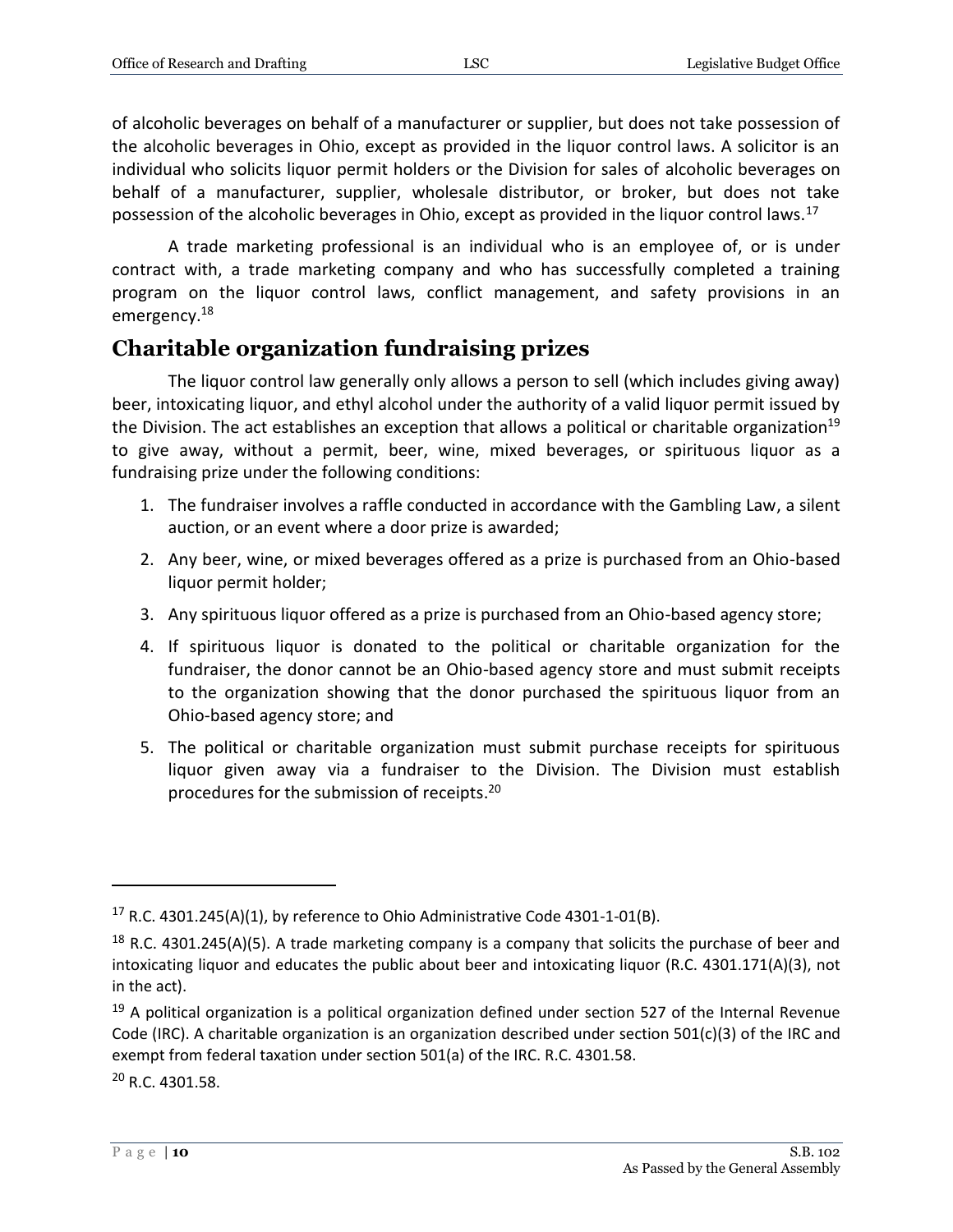### <span id="page-10-0"></span>**Use of gift card for alcohol purchases**

The act eliminates law that prohibited a person from using more than 30% of a food or beverage gift certificate (e.g., a restaurant gift card) for the purchase of beer or intoxicating liquor for on-premises consumption.<sup>21</sup>

### <span id="page-10-1"></span>**Expansion of sales area of liquor permit premises**

The act extends, until December 31, 2023, law enacted in H.B. 669 of the 133rd General Assembly that was set to expire on December 31, 2022. That provision does both of the following:

- 1. Allows a qualified liquor permit holder to expand the area in which it may sell alcoholic beverages by the individual drink for on-premises consumption as follows:
	- a. In any area of the qualified permit holder's property in which sales are not currently authorized and that is outdoors, including the qualified permit holder's parking area;
	- b. In any outdoor area of public property that is immediately adjacent to the qualified permit holder's premises, if the permit holder obtains written consent from the local government that owns the property;
	- c. In any outdoor area of private property that is immediately adjacent to the qualified permit holder's premises, if the permit holder obtains the written consent of the owner of the private property.
- 2. Requires the qualified permit holder to notify the Division of Liquor Control and the Department of Public Safety's Investigative Unit ten days before the expansion.

In addition, the act modifies the law as follows:

- 1. It requires a qualified permit holder that seeks to extend the use of an expanded outdoor area beyond 2022 and until December 31, 2023, to renew the expanded outdoor area for the additional time period;
- 2. It removes A-3a liquor permit holders (microdistilleries) from eligibility to expand outdoor areas;
- 3. It requires all alcoholic beverages sold in an expanded outdoor area to be delivered by the qualified permit holder or the holder's employees; and
- 4. It clarifies that a qualified permit holder may apply to the Division for permanent expansion of their permit premises in accordance with continuing law.<sup>22</sup>

 $21$  R.C. 4301.22(G).

<sup>22</sup> Sections 4 and 5.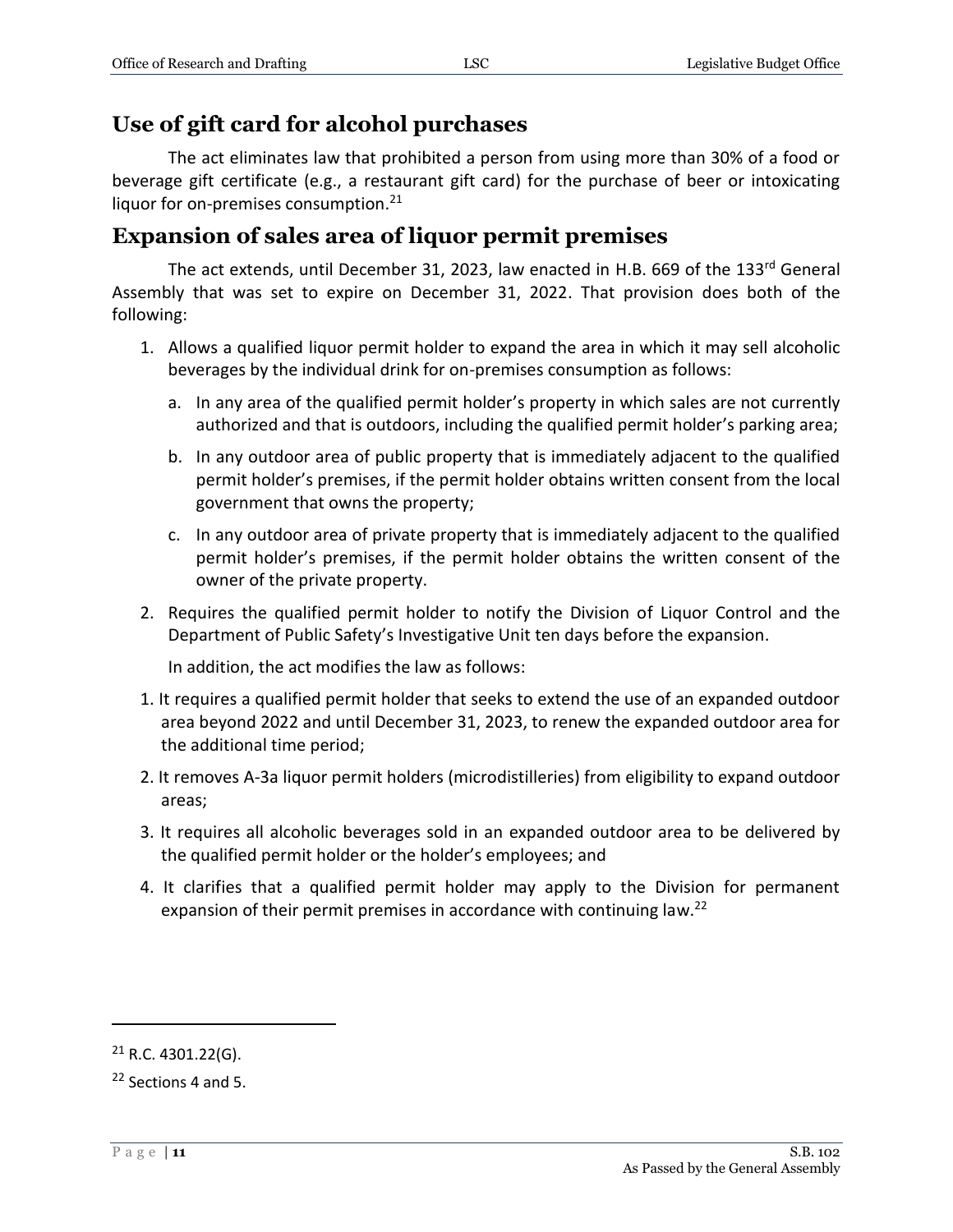### <span id="page-11-0"></span>**D-5 permits – hours of alcohol sales**

The act codifies Division rules that establish the authorized hours that certain types of D-5 liquor permit holders (bars, restaurants, and clubs) may sell alcohol. These hours are 5:30 a.m. to 2:30 a.m. the following day, but not between 2:30 a.m. and 5:30 a.m. on any day. The act also extends the required closing hours for D-5h and D-5k liquor permit holders' sales from 1:00 a.m. to 2:30 a.m. (see "**Liquor permit reference**," below).<sup>23</sup>

### <span id="page-11-1"></span>**F-10 permit**

The act corrects a drafting error in the F-10 liquor permit (temporary permit to allow wineries to sell wine at a farmers market) by eliminating the authorization for large out-of-state wineries to sell at a farmers market. The F-10 permit was created to allow small wineries (producing less than 250,000 gallons of wine per year), in state and out-of-state, to sell their wine at a farmers market.

The act also allows small farm wineries to sell their wine at a farmers market. The A-2f liquor permit for a farm winery did not exist when the F-10 permit was created.<sup>24</sup>

### <span id="page-11-2"></span>**Liquor permit reference**

Below is a list of permits referenced above, along with a description of the authorized activity under the permit.

| Class of liquor permit <sup>25</sup> | <b>Authorized activity</b>                                                                                                                                                |
|--------------------------------------|---------------------------------------------------------------------------------------------------------------------------------------------------------------------------|
| $A-1$                                | Large brewery may sell its beer for on- or off-<br>premises consumption.                                                                                                  |
| $A-1c$                               | Craft brewery may sell its beer for on- or off-<br>premises consumption.                                                                                                  |
| $A-1-A$                              | Brewery, winery, or distillery may sell beer and any<br>intoxicating liquor by glass or from a container;<br>and a brewery may sell beer for off-premises<br>consumption. |
| $A-2$                                | Winery may sell wine to personal consumers for<br>on- or off-premises consumption and to<br>wholesalers.                                                                  |

<sup>23</sup> R.C. 4303.18 and 4303.181.

<sup>&</sup>lt;sup>24</sup> R.C. 4303.2010.

<sup>25</sup> R.C. 4303.021 to 4303.183 and 4303.20 to 4303.2010.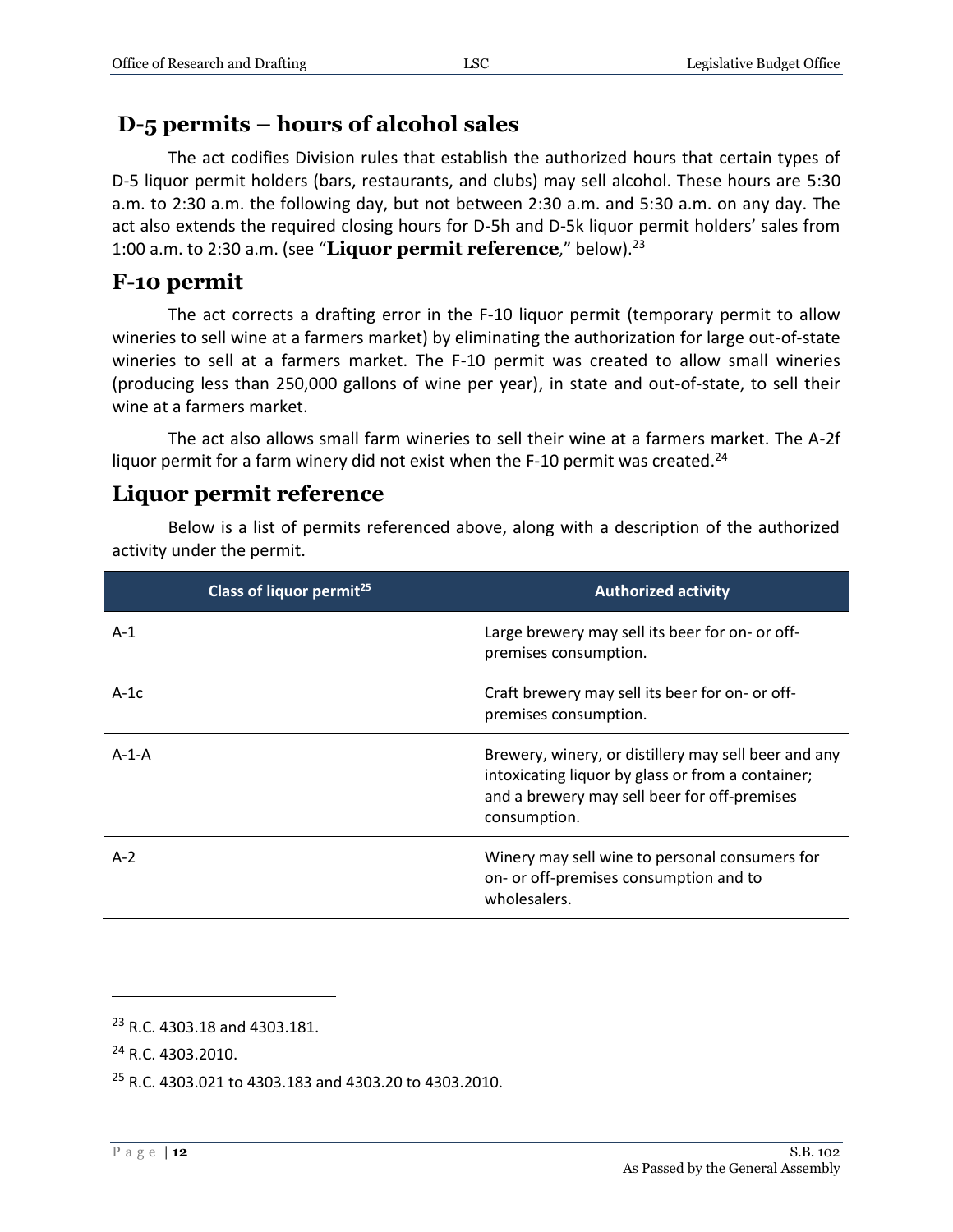| Class of liquor permit <sup>25</sup>   | <b>Authorized activity</b>                                                                                                                                            |
|----------------------------------------|-----------------------------------------------------------------------------------------------------------------------------------------------------------------------|
| $A-2f$                                 | Farm winery (same authorized activity as a winery,<br>but winery grows grapes and other agricultural<br>products).                                                    |
| $A-3a$                                 | Micro-distillery (less than 100,000 gallons a year)<br>may sell to personal consumers a specified amount<br>of spirituous liquor.                                     |
| $C-2$                                  | Retail carryout store may sell wine and mixed<br>beverages for off-premises consumption.                                                                              |
| $D-1$                                  | Restaurant or other specified entity may sell beer<br>for on- or off-premises consumption.                                                                            |
| $D-2$                                  | Restaurant or other specified entity may sell wine<br>or certain mixed beverages for on- or off-premises<br>consumption.                                              |
| $D-3$                                  | Restaurant or other specified entity may sell<br>spirituous liquor for on-premises consumption<br>until 1:00 a.m.                                                     |
| $D-3a$                                 | D-3 permit holder may sell until 2:30 a.m.                                                                                                                            |
| $D-4$                                  | Club may sell beer or intoxicating liquor to members<br>only for on-premises consumption, until 1:00 a.m.                                                             |
| $D-4a$                                 | Allows a D-4 permit holder to sell until 2:30 a.m.                                                                                                                    |
| $D-5$                                  | Restaurant or night club may sell beer or<br>intoxicating liquor for on- or off-premises<br>consumption until 2:30 a.m.                                               |
| $D-5h$                                 | Nonprofit that operates an art museum or center<br>or community theater may sell beer and<br>intoxicating liquor for on-premises consumption                          |
| $D-5k$                                 | Certain botanical gardens may sell beer and<br>intoxicating liquor for on-premises consumption                                                                        |
| D-5a to D-5g, D-5i, D-5j, D-5l to D-5o | Various establishments may sell beer or<br>intoxicating liquor for on- or off-premises<br>consumption, depending on the circumstances<br>until 1:00 a.m. or 2:30 a.m. |